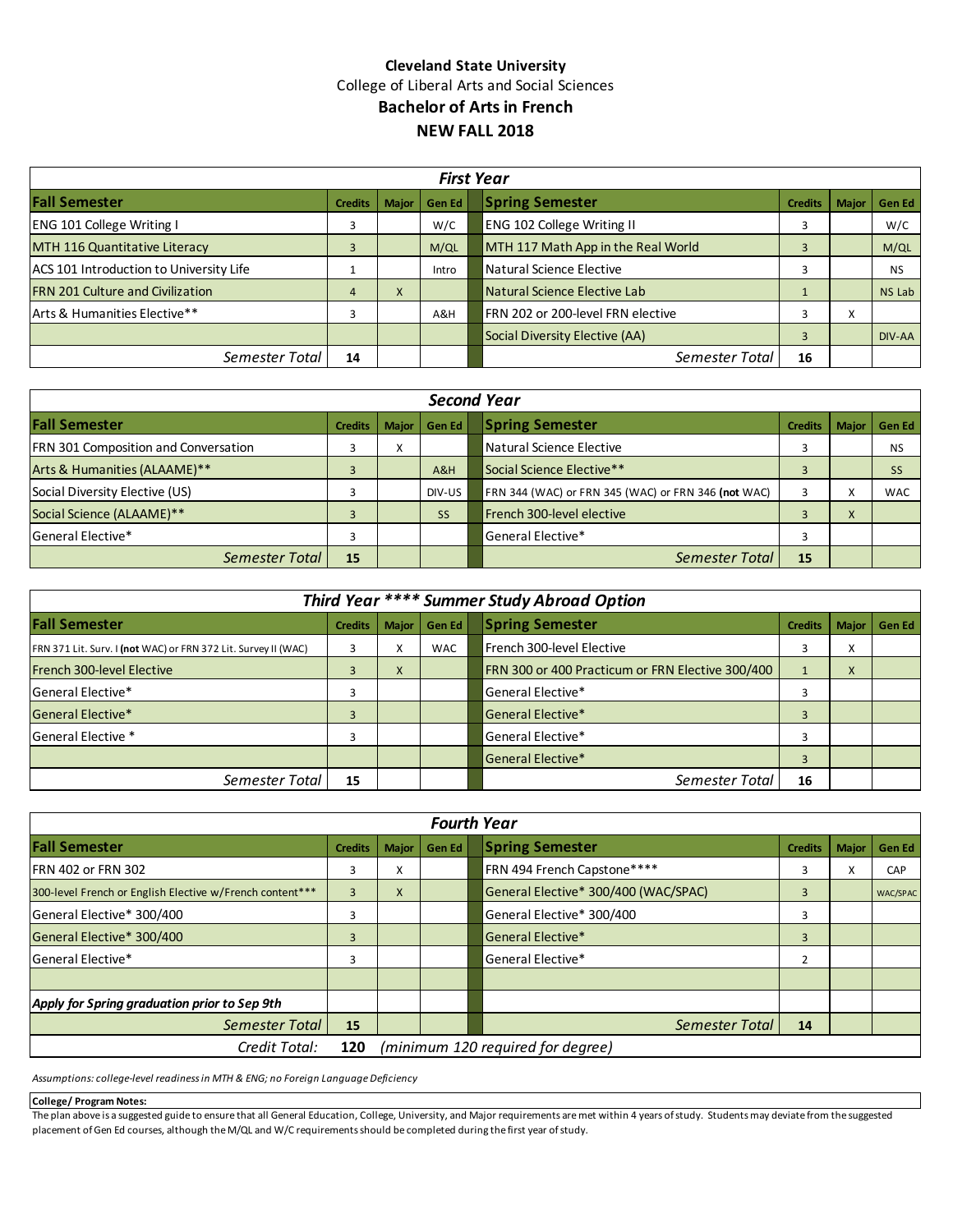## **Cleveland State University** College of Liberal Arts and Social Sciences **Bachelor of Arts in French NEW FALL 2018**

\*General Electives ensure that a student accumulates the minimum credit hour totals needed for graduation. Students must have a minimum of 120 total credit hours, of which a minimum of 42 credit hours must be upper division (300 or 400-level courses). Depending upon other elective choices made, students may not need as many general electives as indicated above, or may need additional electives.

| <b>University Notes:</b>                                                                                     |                                                                                                |  |  |  |  |  |  |
|--------------------------------------------------------------------------------------------------------------|------------------------------------------------------------------------------------------------|--|--|--|--|--|--|
| <b>Gen Ed Key:</b>                                                                                           | SS = Social Sciences Requirement (2 courses from different departments**)                      |  |  |  |  |  |  |
| INTRO = Introduction to University Life Requirement (one course)                                             | A&H = Arts & Humanities Requirement (2 courses from different departments**)                   |  |  |  |  |  |  |
| W/C = Writing/Composition Requirement (two courses; C or better required)                                    | DIV = Social Diversity Requirement (2 courses; one US Diversity and one African American Exp.) |  |  |  |  |  |  |
| M/QL = Mathematics/Quantitative Literacy Requirement (two courses)                                           | WAC/SPAC = Writing/Speaking Across the Curriculum Requirement (3 courses, one in the major)    |  |  |  |  |  |  |
| NS = Natural Sciences (two courses, one of which must have a lab)                                            | <b>CAP = Capstone Requirement</b>                                                              |  |  |  |  |  |  |
| ** of the SS and A&H courses, one must be focused on Africa, Latin America, Asia or the Middle East (ALAAME) |                                                                                                |  |  |  |  |  |  |

#### **\*\*\* Up to 7 credits of courses taught in English w/ approved French content, practicum or independent study may count toward the French major. \*\*\*\* Study Abroad Option: Capstone may also be completed as part of summer study abroad. Contact Department for more information.**

This information is provided solely for the convenience of the reader, and the University expressly disclaims any liability which may otherwise be incurred. This publication is neither a contract nor an offer to make a contract. While every effort has been made to ensure the accuracy of the information, the University reserves the right to make changes at any time with respect to course offerings, degree requirements, services provided, or any other subject addressed herein.